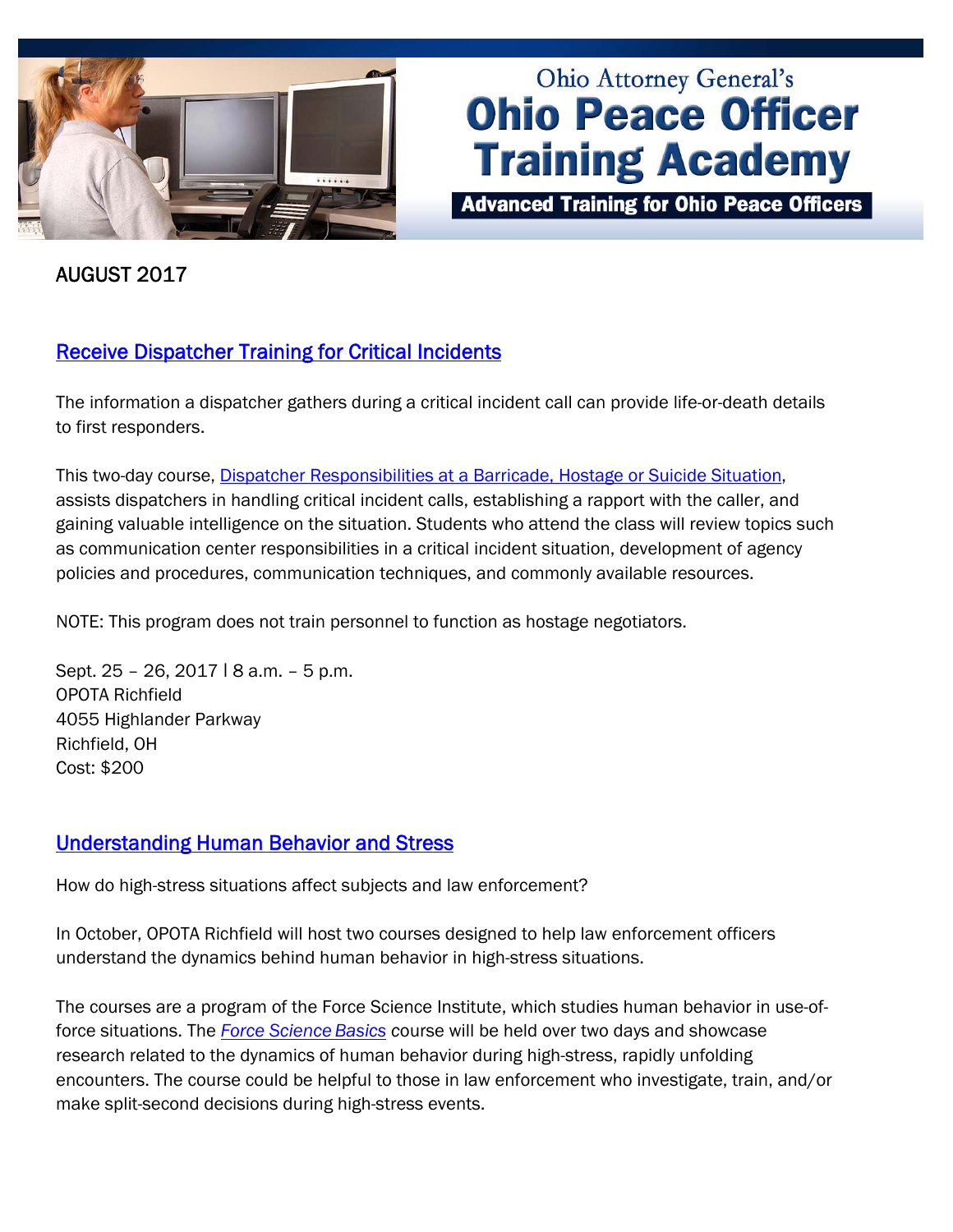Oct. 4 – 5, 2017 ǀ 8 a.m. – 5 p.m. OPOTA Richfield 4055 Highlander Parkway Richfield, OH Cost: \$265

#### [Understanding Issues Specifically Related to Body Cameras](http://www.ohioattorneygeneral.gov/Law-Enforcement/Ohio-Peace-Officer-Training-Academy/Course-Catalog/Course-Categories/Patrol-Courses#OPOTA981)

As body cameras become more prevalent, law enforcement agencies are facing new questions related to policies, procedures, and communication.

[Understanding Force Sciences Issues Specifically Related to Body Cameras](http://www.ohioattorneygeneral.gov/Law-Enforcement/Ohio-Peace-Officer-Training-Academy/Course-Catalog/Course-Categories/Patrol-Courses#OPOTA981) will be led by Dr. William Lewinski, executive director of the Force Science Institute. This one-day program will address the numerous investigative and public relations issues related to body cameras. Students will discuss topics such as enhancing the fairness and thoroughness of investigations; creating and analyzing bodycam protocols and policies; minimizing liability and risk; training officers; enhancing public perception and understanding of force encounters; and communicating with the public.

Oct. 6, 2017 | 8 a.m. - 5 p.m. OPOTA Richfield 4055 Highlander Parkway Richfield, OH Cost: \$130

## [Complete the Blue Courage CPT Officer Wellness Requirement](http://www.ohioattorneygeneral.gov/Law-Enforcement/Ohio-Peace-Officer-Training-Academy/Course-Catalog/Course-Categories/Officer-and-Community-Wellness/Blue-Courage-CPT-Session)

Blue Courage is a leadership-development workshop created by officers for officers to help them deal with everyday stress, increase their overall well-being, and increase their longevity on the job.

This free course — a shortened version of the two-day Blue Courage Workshop — satisfies the fourhour Officer Wellness 2017 CPT requirement, but is not designed to replace the longer program. Participants in this course will discuss the nobility of policing, positive psychology, and health, wellness, and resilience.

Note: Those interested in hosting a Blue Courage CPT session should contact Sean Smith at Sean.Smith@OhioAttorneyGeneral.gov.

| Aug. 2, 2017   8 a.m. – noon or             | Sept. 7, 2017   8 a.m. - noon or   |
|---------------------------------------------|------------------------------------|
| $1 p.m. - 5 p.m.$                           | 1 p.m. – 5 p.m.                    |
| Bowling Green State University BCI Building | <b>Brimfield Police Department</b> |